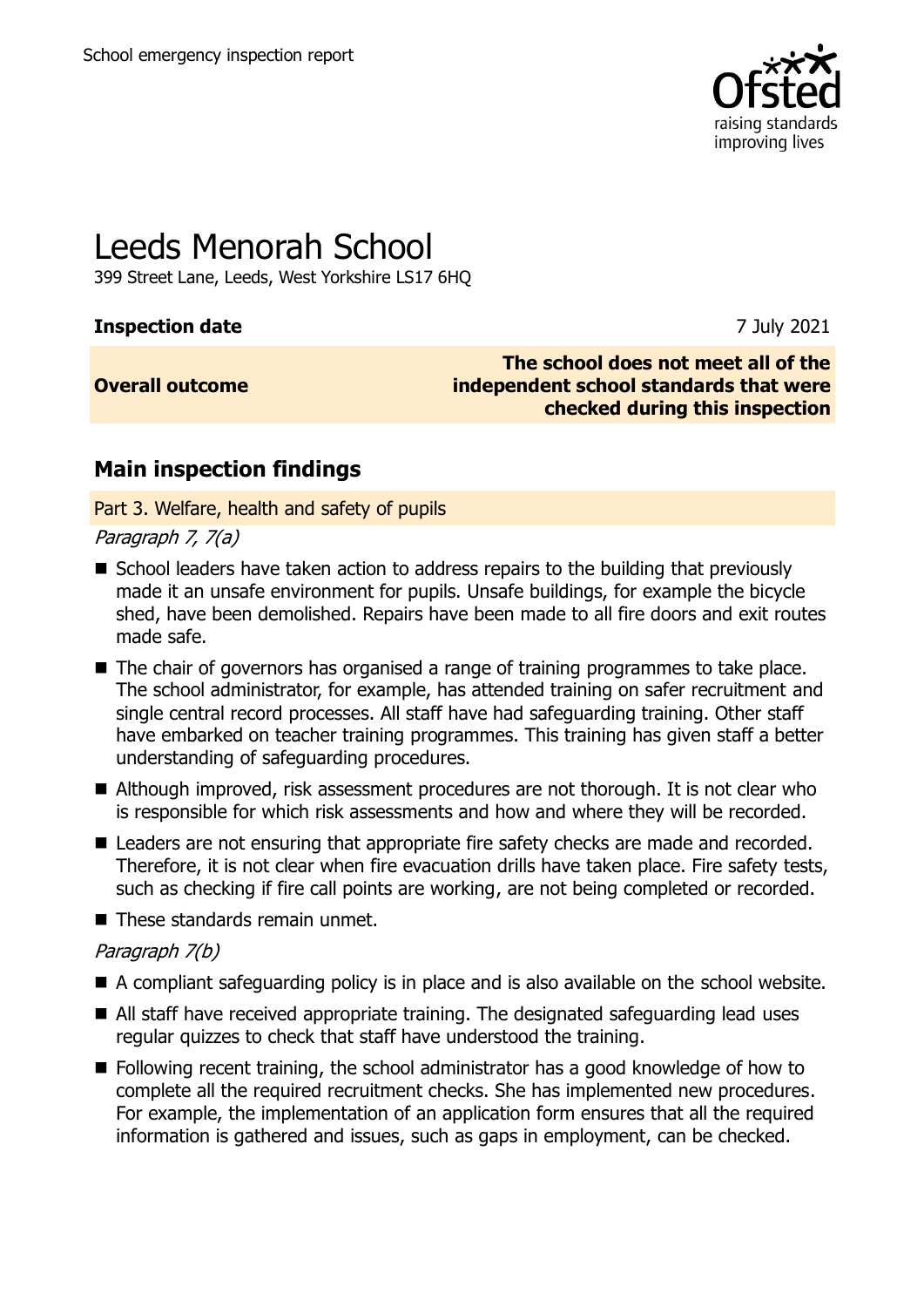

- The school administrator has also introduced a training matrix which details all the training that has taken place. This enables her to organise updates in a timely manner and check that training requirements are met.
- Leaders have ensured that the closed-circuit television is now appropriately registered.
- Leaders have commissioned a commercial company to provide appropriate systems to protect pupils when using the internet.
- This previously unmet standard is now met.

## Paragraph 12

- School leaders have ensured that all fire exit doors are in good, safe working order. They have ensured that all exits are kept clear and that external pathways are less hazardous.
- School leaders have commissioned an external company to regularly service fire extinguishers, which are placed strategically around the building.
- Although leaders complete the fire risk assessment annually, it is not thorough.
- The school administrator is the only member of staff who has completed the fire marshal training. This means there is not a fire marshal on site at all times. Two other members of staff are in the process of completing the fire marshal training.
- The proprietor has not ensured that appropriate fire safety checks have been made. It is not clear from fire evacuation records when they took place or who took part.
- The proprietor has not ensured that checks are regularly made to ensure that fire safety equipment is working, for example call points, alarms and electrical circuits.
- This standard remains unmet.

# Paragraph 15

- The school administrator has ensured that the admissions register meets requirements. She also ensures that daily registers are taken twice a day with the correct codes used.
- This previously unmet standard is now met.

# Paragraph 16, 16(a), 16(b)

- The chair of governors has introduced a new template which is being completed for all identified hazards and risks. Although detailed, this does not identify important issues, for example which staff or pupils are taking part in an activity or contact details for staff while they are away from school.
- The risk assessment policy does not match the practice that is taking place in school.
- School leaders have not ensured that it is clear 'when and by whom' risk assessments are being completed. For example, it is not clear who is checking the early years environment on a regular basis. It is also not clear how any hazards identified are recorded and addressed.
- Leaders have ensured that medicines are securely stored, and appropriate information recorded, particularly for younger children.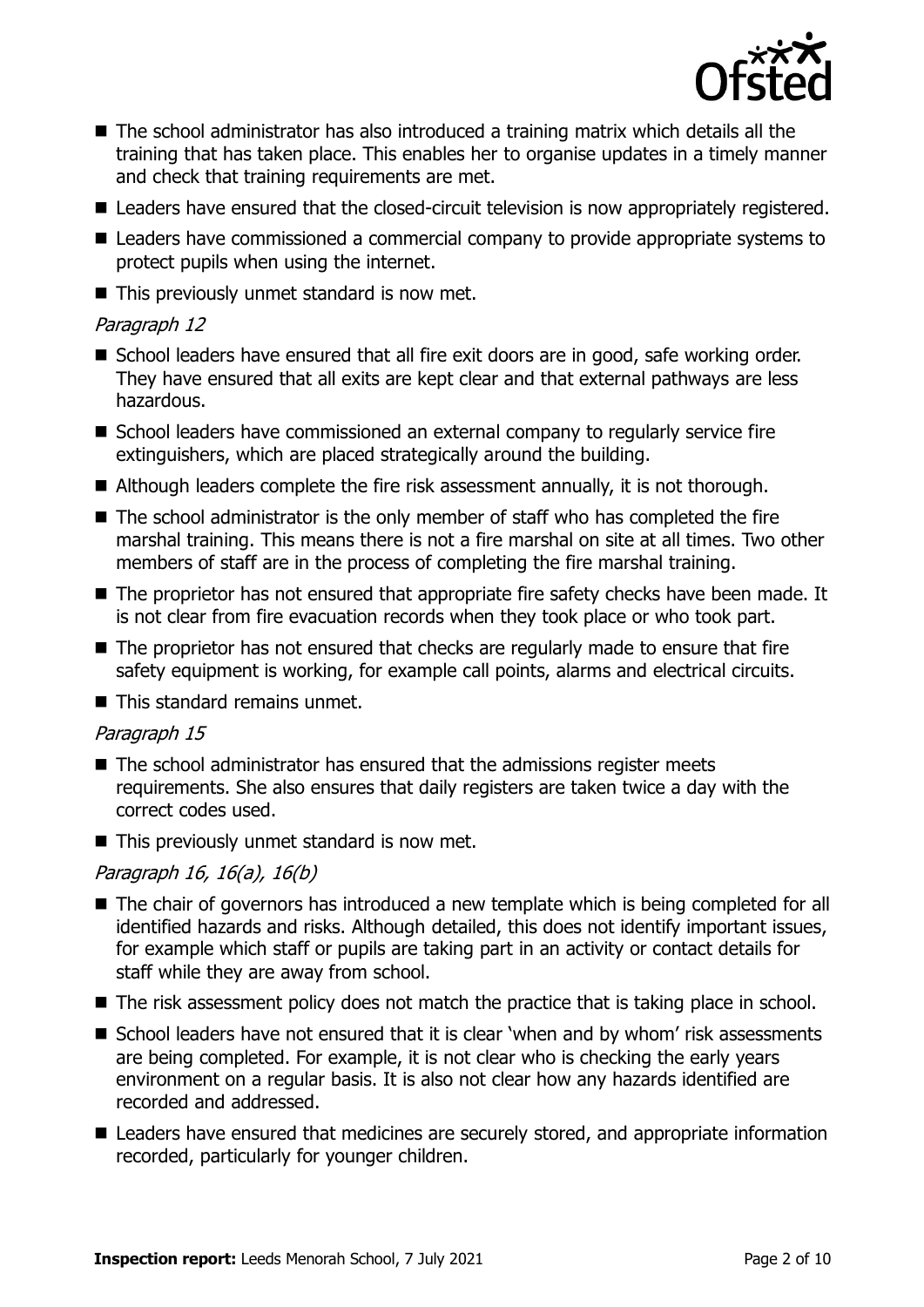

- School leaders have ensured that two members of staff have appropriate car business insurance, should they need to transport pupils. Other staff are still in the process of checking their insurance details.
- This previously unmet standard remains unmet.

# Part 4. Suitability of staff, supply staff, and proprietors

Paragraphs 18(2), 18(2)(a), 18(2)(b), 18(2)(c), 18(2)(c)(i), 18(2)(c)(ii), 18(2)(c)(iii), 18(2)(c)(iv), 18(2)(d), 18(2)(e), 18(2)(f), 18(3), 19(2), 19(2)(a), 19(2)(a)(i), 19(2)(a)(i)(aa), 19(2)(a)(i)(bb), 19(2)(a)(i)(cc), 19(2)(a)(i)(dd), 19(2)(a)(ii), 19(2)(b), 19(2)(c), 19(2)(d), 19(2)(d)(i), 19(2)(d)(ii), 20(6), 20(6)(a), 20(6)(a)(i), 20(6)(a)(ii), 20(6)(b), 20(6)(b)(i), 20(6)(b)(ii), 20(6)(b)(3), 20(6)(c), 21(1), 21(2), 21(3), 21(3)(a), 21(3)(a)(i), 21(3)(a)(ii), 21(3)(a)(iii), 21(3)(a)(iv), 21(3)(a)(v), 21(3)(a)(vi), 21(3)(a)(vii), 21(3)(a)(viii), 21(3)(b), 21(4), 21(5), 21(5)(a), 21(5)(a)(i), 21(5)(a)(ii), 21(5)(b), 21(5)(c), 21(6), 21(7), 21(7)(a), 21(7)(b)

■ Following the successful implementation of training, the school administrator now ensures that all appropriate recruitment checks are made. She records them as required on the single central record.

# Part 5. Premises of and accommodation at schools

Paragraph 24(1), 24(1)(a), 24(1)(b), 24(2)

- School leaders have created a totally enclosed area in the hall which is solely for use as a medical room. This room has a portable sink, and toilets are a short distance away.
- This previously unmet standard is now met.

# Paragraph 25

- School leaders have completed repairs to the building to ensure it is now a safe place for pupils to be. Unsafe structures outside have been removed. Fire exit routes are now clear. Action has been taken to make windows safe and all ceiling tiles have been repaired or replaced.
- The chair of governors recognises that the standard of decoration and cleanliness in the building needs to be better. He has therefore obtained quotes for the replacement of some floor coverings and for the redecoration of the interior of the building. He has planned for the premises to be deep cleaned during redecoration. The chair of governors is taking steps to ensure that cleaning will be maintained at a higher standard. It is anticipated that this work will take place over the summer period 2021.
- This previously unmet standard is now met.

### Statutory requirements of the Early Years Foundation Stage

- Section 3, 3.2 requires school leaders to take all necessary steps to keep children safe and well. School leaders have not fully addressed weaknesses in risk assessment and fire safety procedures. Therefore, this requirement is unmet.
- Section 3, 3.55 requires school leaders to take reasonable steps to ensure the safety of children, staff and others on the premises in case of a fire. It also requires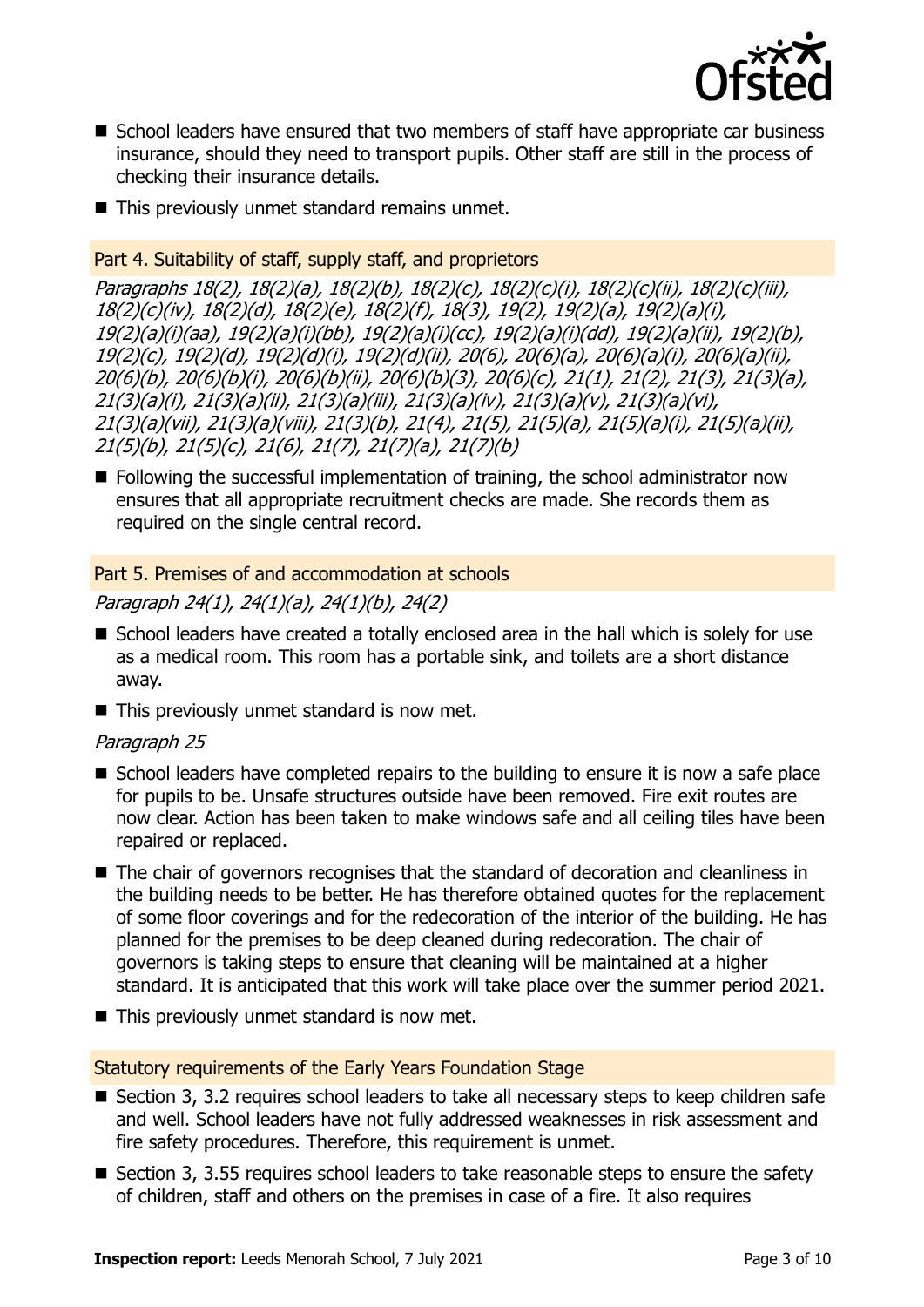

providers to comply with fire safety requirements. School leaders do not currently have an effective system to ensure children will evacuate the building safely in the event of a fire. Neither do leaders check that fire safety equipment is operating correctly. Therefore, this requirement is unmet.

■ Section 3, 3.64 requires school leaders to identify aspects of the environment that need to be risk assessed on a regular basis, when and by whom those aspects will be checked, and how the risk will be removed or minimised. The chair of governors has ensured that a risk assessment for the early years environment is in place. However, it is not clear who is checking and actioning identified hazards. It is not clear how regularly this risk assessment is being conducted. Therefore, this requirement is unmet.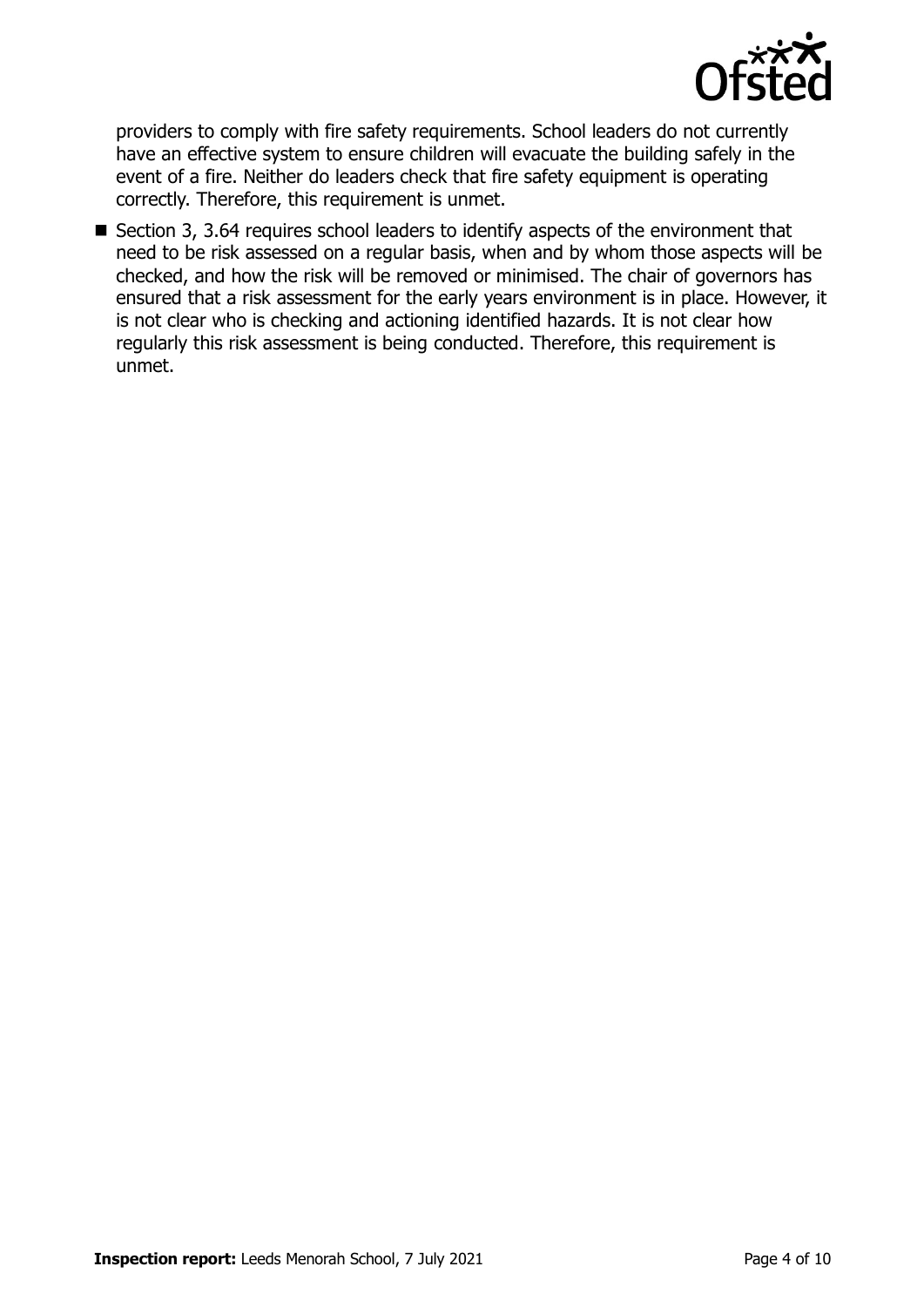

# **Compliance with regulatory requirements**

The school does not meet the requirements of the schedule to The Education (Independent School Standards) Regulations 2014 ('the independent school standards') and associated requirements that were checked during this inspection, as set out in the annex of this report. Not all of the standards and associated requirements were checked during this inspection.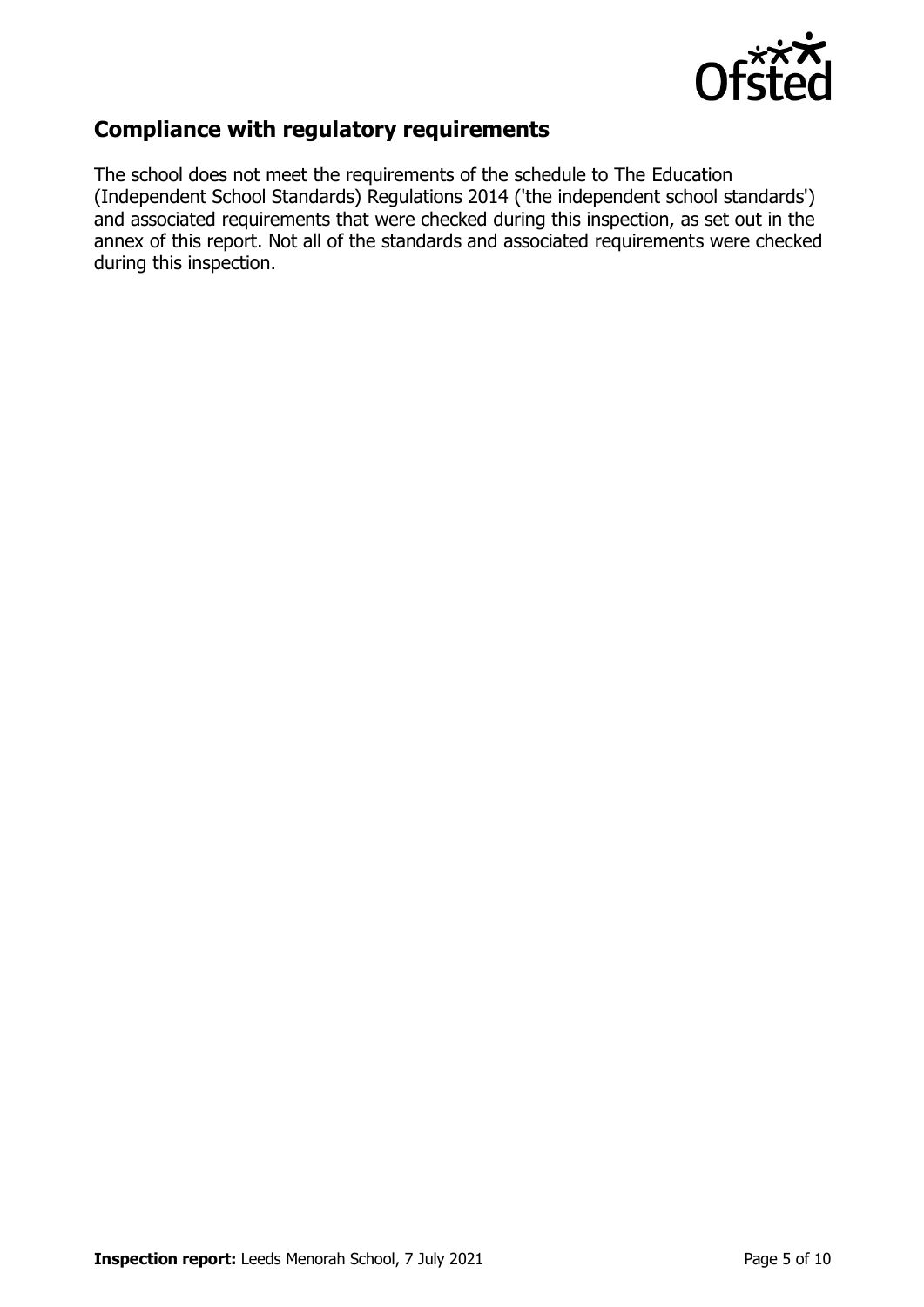

# **School details**

| Unique reference number  | 108110   |
|--------------------------|----------|
| DfE registration number  | 383/6099 |
| <b>Inspection number</b> | 10198925 |

This inspection was carried out under section 109(1) and (2) of the Education and Skills Act 2008, the purpose of which is to advise the Secretary of State for Education about the school's suitability for continued registration as an independent school.

| Type of school                       | Other independent school      |
|--------------------------------------|-------------------------------|
| <b>School status</b>                 | Independent school            |
| Age range of pupils                  | 3 to 11                       |
| Gender of pupils                     | Mixed                         |
| Number of pupils on the school roll  | 26                            |
| Proprietor                           | The Leeds Menorah Trust       |
| Chair                                | Mrs E Refson                  |
| Headteacher                          | Mrs E Refson                  |
| Annual fees (day pupils)             | £4,000 or donations           |
| Telephone number                     | 0113 269 7709                 |
| <b>Website</b>                       | www.leedsmenoralschool.org    |
| <b>Email address</b>                 | office.leedsmenorah@gmail.com |
| Date of previous standard inspection | 29 to 31 January 2019         |

# **Information about this school**

- This school, which has a Jewish ethos, accepts pupils aged between 3 and 11 years. It has the capacity to accept up to 55 pupils. Some younger children attend part time.
- The school is situated within the grounds of a synagogue in Leeds.
- At the school's previous standard inspection in January 2019, it was judged inadequate. On subsequent progress monitoring inspections in February 2020 and May 2021, the school did not meet all of the independent school standards checked.
- The headteacher, who is also the proprietor, has been on compassionate leave since April 2020. An acting headteacher has been in post since that date. The acting headteacher is also the designated safeguarding lead.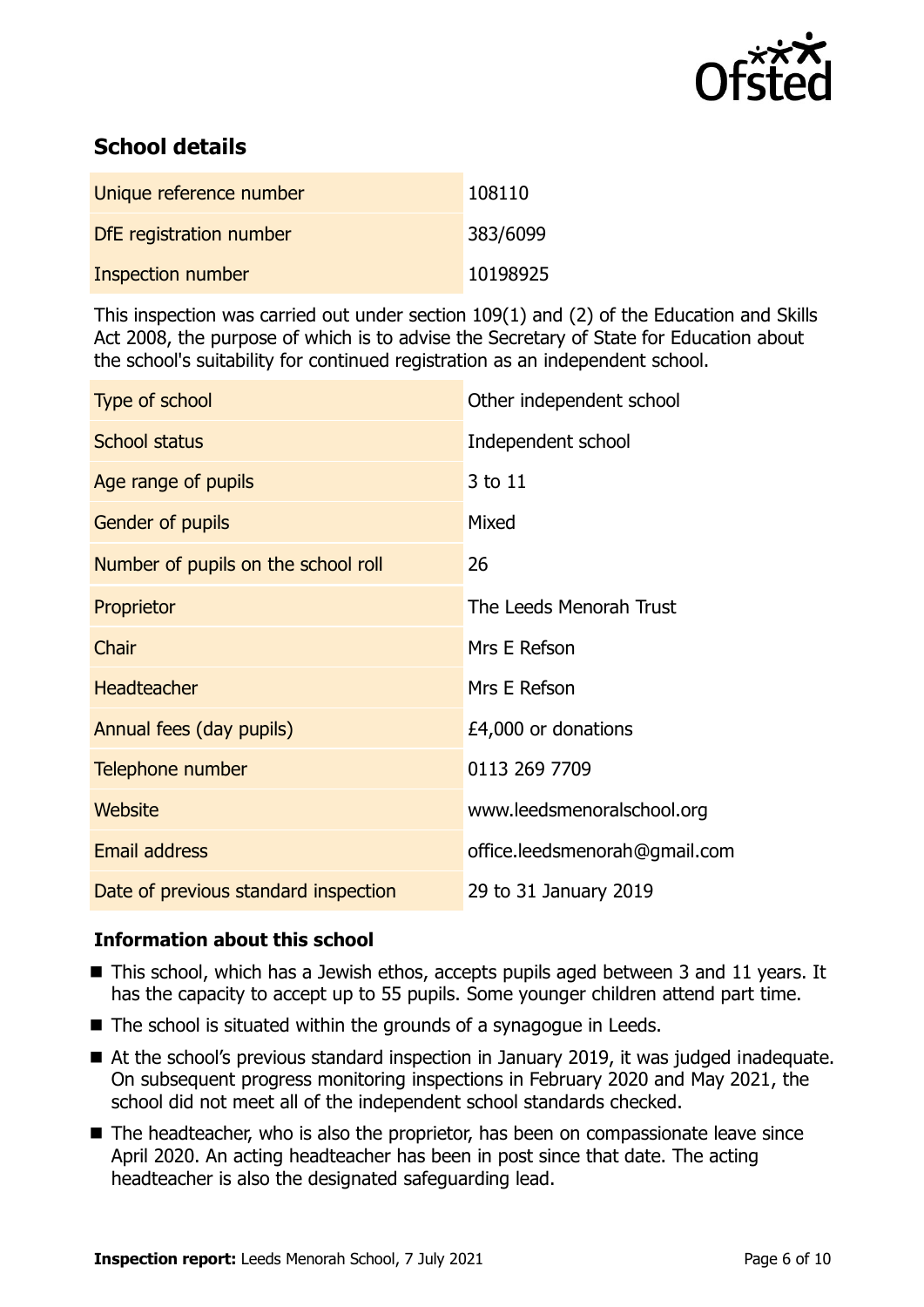

- The chair of the governing body is also a teacher at the school.
- The school does not use any alternative providers.
- At the last inspection, the proprietor was not listed on the government's website, 'Get information about schools' (GIAS). The proprietor remains unlisted on GIAS.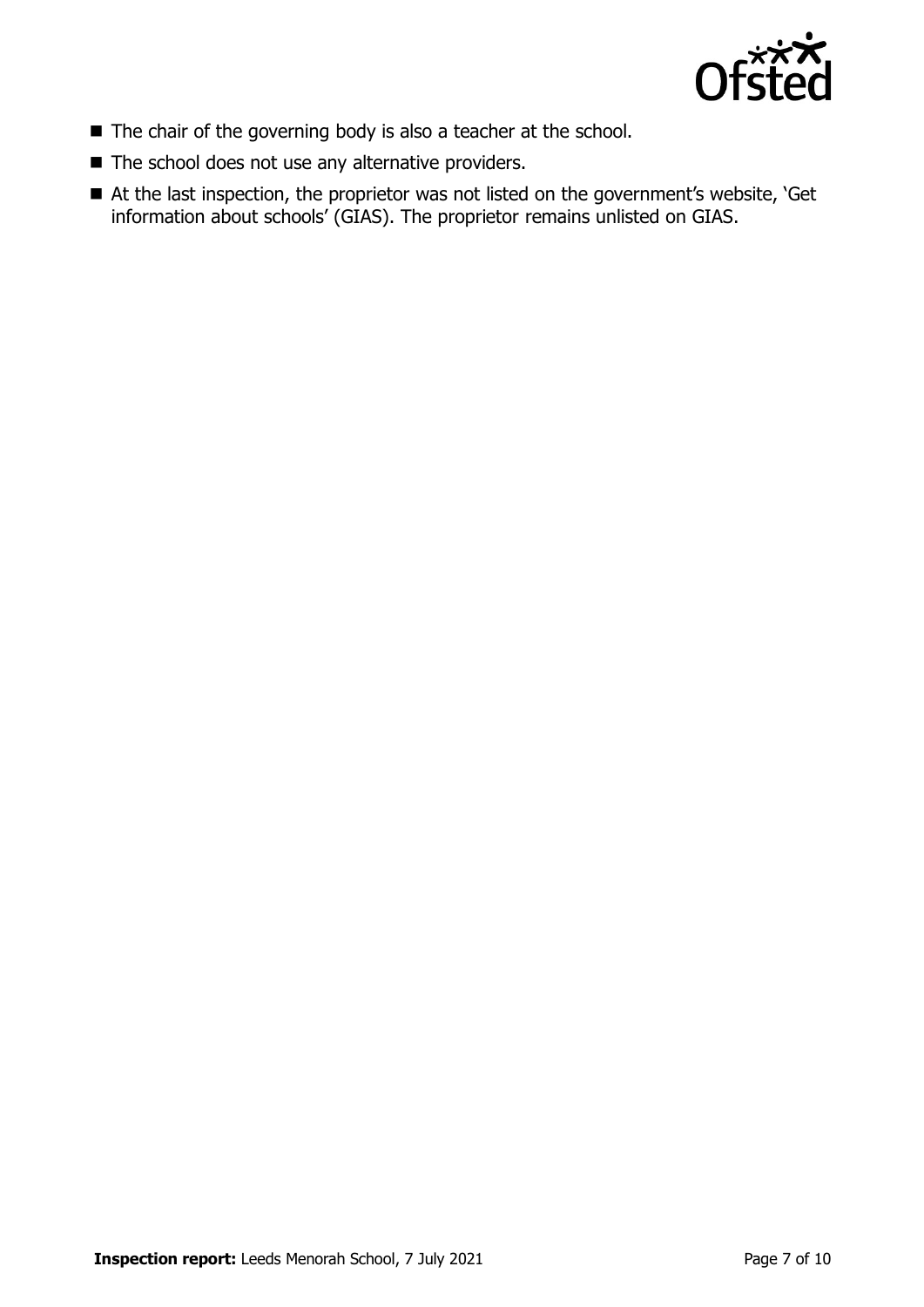

# **Information about this inspection**

- The Department for Education commissioned this emergency inspection to monitor the progress the school has made in meeting some of the previously unmet independent school standards.
- The inspection was conducted following 30 minutes notice given to the school.
- $\blacksquare$  Inspectors met with the acting headteacher, who is also the designated safeguarding lead and the school administrator throughout the inspection. They also toured the building inside and outside.
- The lead inspector spoke to the chair of governors via a video call as he was selfisolating at the time of the inspection. She also met with the headteacher informally during the inspection. She held a telephone conversation with an external consultant who is working with the school leaders.
- Inspectors spoke to pupils and staff informally during the inspection.
- Inspectors considered documents, including recruitment checks on staff and other safeguarding documents. They studied risk assessments and fire safety documents relating to the independent school standards.

## **Inspection team**

Jo Sharpe, lead inspector **Her Majesty's Inspector** 

Patricia Head **Her Majesty's Inspector**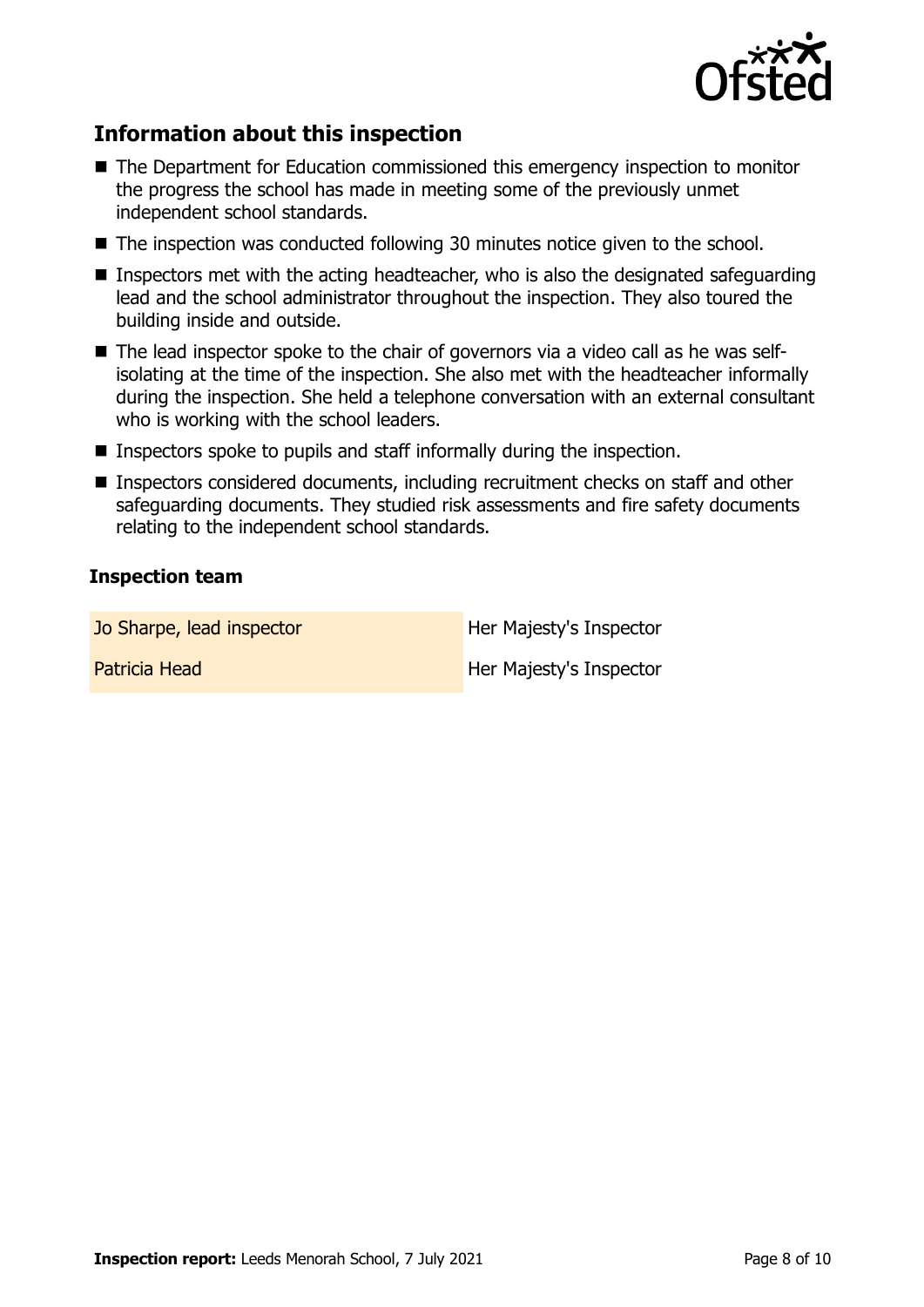

# **Annex. Compliance with regulatory requirements**

# **The school does not meet the following independent school standards**

# **Part 3. Welfare, health and safety of pupils**

- 7 The standard in this paragraph is met if the proprietor ensures that-
	- 7(a) arrangements are made to safeguard and promote the welfare of pupils at the school; and
- 12 The standard in this paragraph is met if the proprietor ensures compliance with the Regulatory Reform (Fire Safety) Order 2005[12].
- 16 The standard in this paragraph is met if the proprietor ensures that-
	- 16(a) the welfare of pupils at the school is safeguarded and promoted by the drawing up and effective implementation of a written risk assessment policy; and
	- 16(b) appropriate action is taken to reduce risks that are identified.